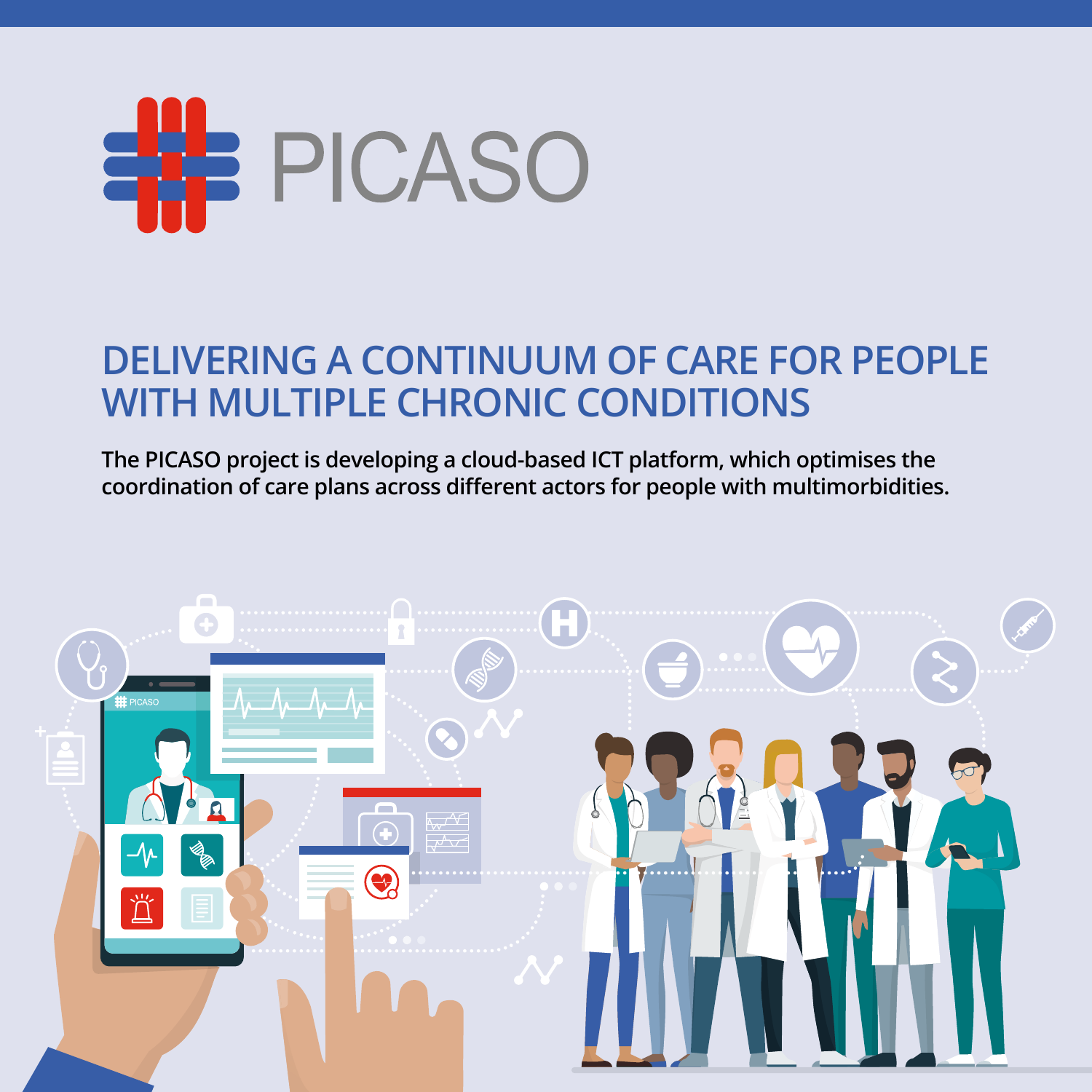

### **CLINICIAN SOLUTION**

**Managing patients with multiple chronic conditions is a complex task, involving different specialists and caregivers across several healthcare domains. The PICASO clinical solution supports a coordinated, holistic care of patients based on sharing patients' complete clinical pathways with tools to establish health status, predict risks and adjust care.**

Highlights include:

- Display of relevant information about a patient, including medication and treatment history, visits and appointments as well as home monitoring readings, medication adherence and well-being assessments
- Search on shared patient data in a data resource browser, with a dynamic, contextual map of available information depending on the access given to the user
- Creation and sharing of care plans between involved professional caregivers
- Risk scores based on patient profile and simulation of results according to change of input.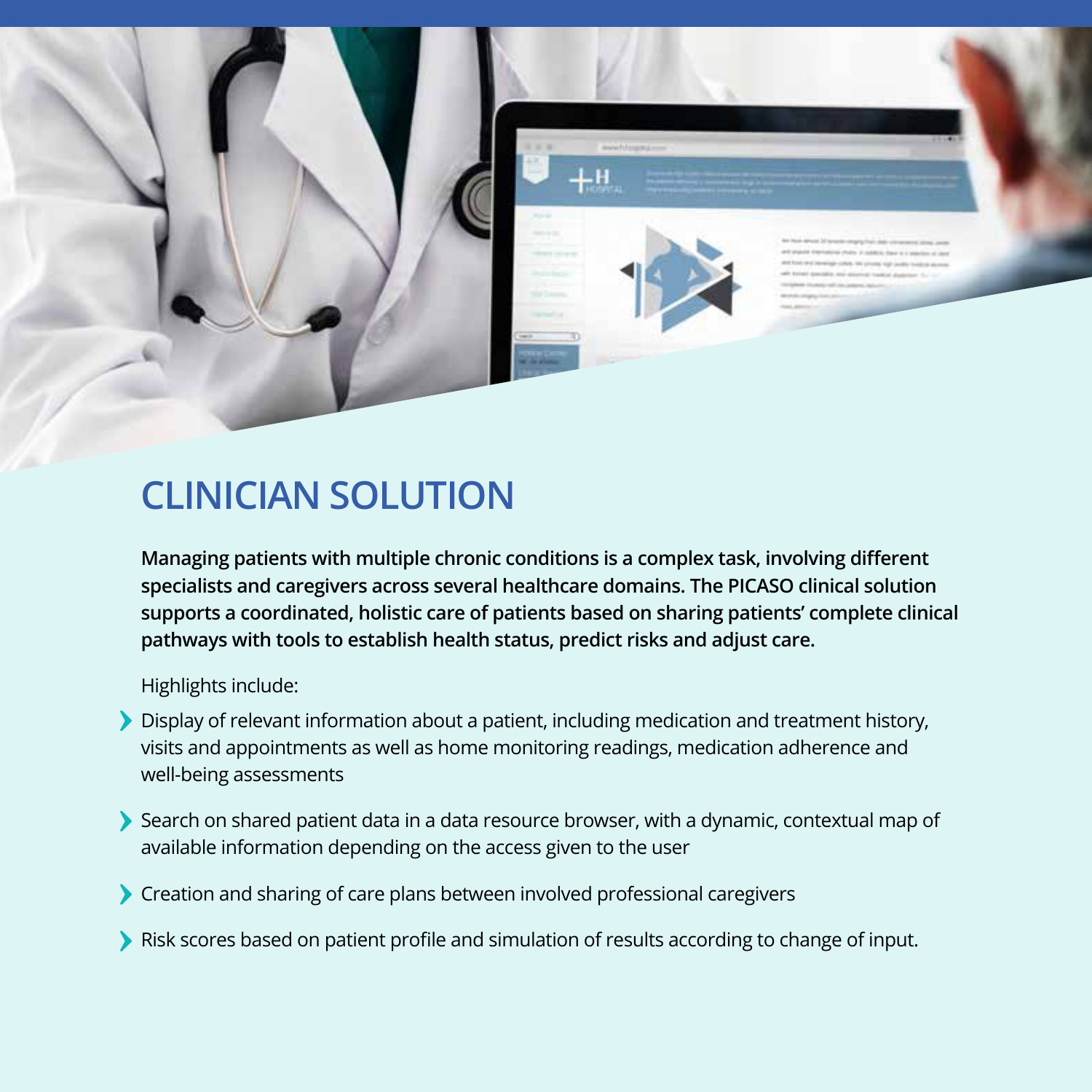# **PATIENT SOLUTION**

**Studies have shown that measurement and monitoring of physiological parameters at home have clinical benefits and positive effects on the quality of life for chronic patients, since they become more actively involved in their own health and care. The PICASO patient solution entails an easy-to-use dashboard where patients can measure important physiological parameters and monitor their health status for increased knowledge, a better overview and more control.** 

Highlights include:

- Care plan diary with schedules for medication intake, list of health measurements to do and clinical appointments
- Integration of multiple care plans for an easy overview and adherence
- Sharing of monitored data with relevant stakeholders based on informed consent.

## **CARE MANAGEMENT AS A SERVICE**

**The PICASO ICT platform is a cloud solution that enables care organisations to use cloud technology and experience benefits of scalability and software resource sharing while complying with regulations on clinical data.** 

All software for care management and decision support is hosted in one public cloud while all clinical data reside inside the care organisations. All access and use of data are done in a secure and authorised way, adhering to data protection regulations.